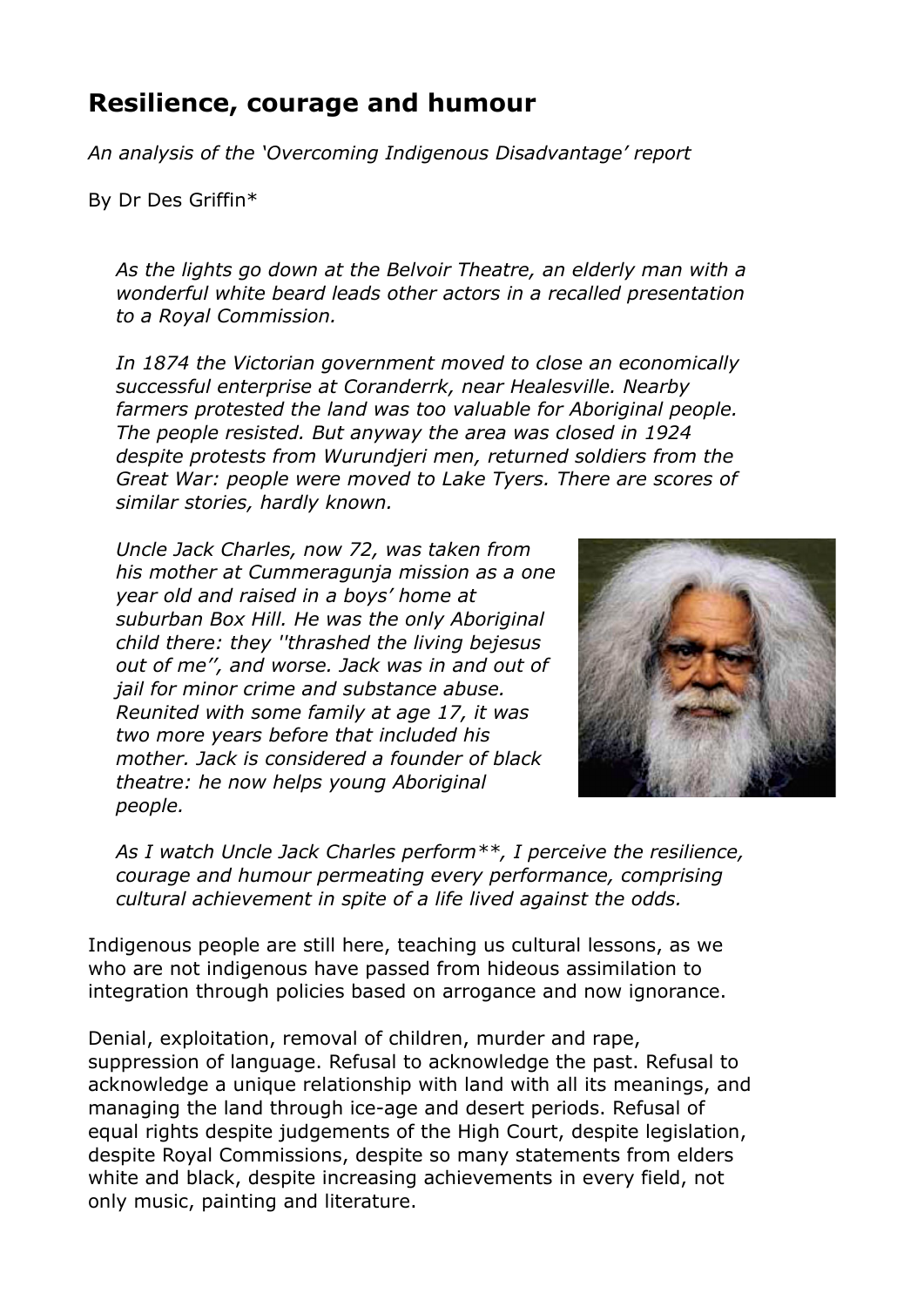#### *Disadvantage: Closing the Gap?*

The extraordinarily comprehensive and, in some places, terribly disturbing Productivity Commission Report of late 2014\*\*\* reveals trends that are a disgrace of international proportion against global standards. The report is comprehensive and detailed: every aspect of Indigenous disadvantage explored. It contains numerous examples of "Things that Work". And it received about as much media attention as the chime on a time clock.

Horrendous statistics overshadow small gains and losses. Health, education and housing, which characterise Indigenous peoples' problems worldwide, remain major issues. Australia is worse than anywhere: 78% of Aboriginal and Torres Strait Islander households lack acceptable access to water, sewerage and electricity service, but that figure is 5 points down from 2008…so overcrowding declined!

There is no progress in employment (likely affected by changes in the Community Employment Program), or in disability and chronic disease at 1.7 times the incidence for non-Indigenous people.

An increase in the non-Indigenous rate of family and community violence means the Indigenous rate remains 2.2 times the non-Indigenous rate. Over the nine years to 2012-13 the rate of Aboriginal and Torres Strait Islander children on care and protection orders increased almost five times from 11 to 49 per 1000 children; for non-Indigenous children the rate was between 3 and 6 per 1000 children.



*Rates of children aged 0-17 years on care and protection orders, at 30 June. Figure 4.10.3 ODP report p4.82*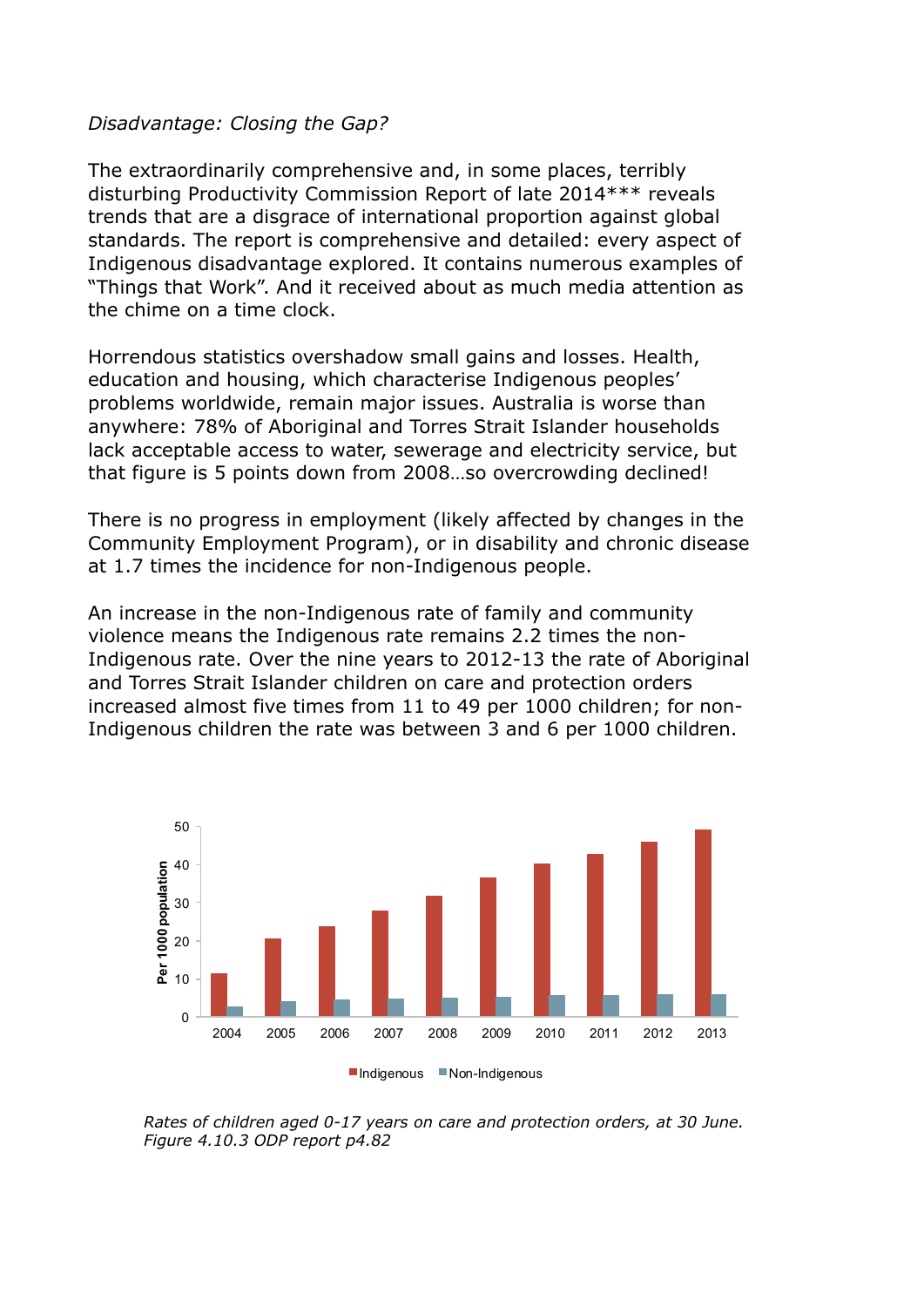Adult Indigenous jailing increased by 57% in the past 14 years. Youth imprisonment increased sharply to 2008 and has since remained at about 24 times the non-Indigenous rate. Repeat offending is 1.5 times the rate of 55% for non-Indigenous prisoners, as in 2000.



*Adult imprisonment rate, at 30 June 2000 to 2013. Fig 4.12.2 p 4.103.* Note the virtually horizontal line at bottom, while Aboriginal jailing continues to rise.

The over-representation of indigenous people in prison in Australia is 10 times that of the USA!

The suicide rate in the five years to 2012 was almost twice the rate for non-Indigenous Australians. The hospitalisation rate for intentional self-harm increased by almost 50% to more than 400 per 100,000 in the past eight years; for other Australians it remained relatively stable.

In education, the figures are also far worse than for Indigenous people in other countries. In New Zealand, 85% of Maori have post-school qualifications and in the US it is about 65% of Native Americans: in Australia less than 20% have such qualifications.

#### *Decades of continuing discrimination*

Gough Whitlam, on election as Prime Minister of Australia in 1972, directed one of his first two major initiatives at Aboriginal people: no more grants of leases on Aboriginal reserves in the Northern Territory, appointment of Justice Woodward to commence an inquiry into land rights, and establishment of special schools.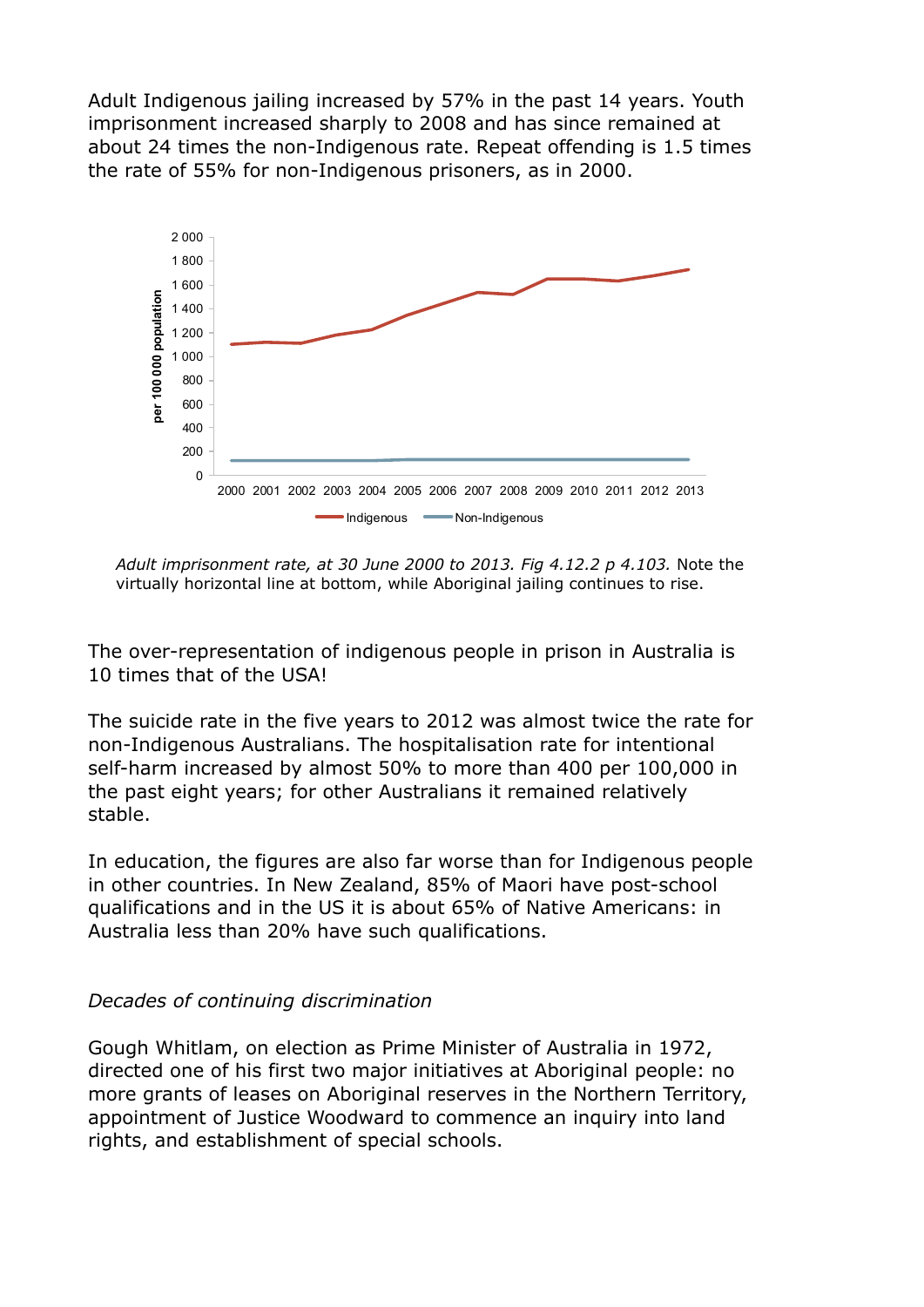Before and since Whitlam, any moves to advantage Indigenous peoples have been opposed by special interests in pastoral and mining activities and by state governments, except South Australia. In Western Australia discrimination continues as Premier Colin Barnett does his best to remove Indigenous people from remote areas, refusing allocation of mining royalties to support them and maintains mandatory sentencing for minor crime.

In 2006 Prime Minister Howard and Minister Mal Brough established the Northern Territory Intervention or National Emergency Response (NTER) to address alleged high levels of child abuse and neglect, with some allegations later found to be fraudulent and invented by an employee in the Minister's office. The army was sent in, social security payments were managed, the Racial Discrimination Act was suspended. Contrary to recommendations from a governmentcommissioned report, action was centralised.



Delivering the 2007 Vincent Lingiari lecture, Reconciliation Australia co-chair Fred Chaney expressed shock: the Intervention was contemptuous of Aboriginal property rights and the principles of nondiscrimination, authorised micro management of lives, forced people into towns with devastating social consequences likely returning people to dependence, crushing the engagement essential to progress.

The Intervention has produced no gains. In the five years to 2011 Indigenous hospitalisation rates increased by 14%, income support recipients by 20%, reported child abuse by 56% and school attendance declined by 2 percentage points according to emeritus Professor Jon Altman.

Professor Larissa Behrendt says trying to change behaviour through welfare quarantining in an already dysfunctional situation likely exacerbates the stress on households. Improved attendance would be better achieved by breakfast and lunch programs, bringing the Aboriginal community, especially elders, into schools; teacher's aides and Aboriginal teachers; a curriculum engaging for Aboriginal children which blends development self-esteem and confidence through engaging with culture as well as academic excellence.

#### *A failure of policy: What could have been*

Dr Christine Nicholls, now at Flinders University, was principal of Lajamanu School in Yuendumu for almost a decade. In *Quarterly Essay* 36 (2009), she points out that the issues of housing, health and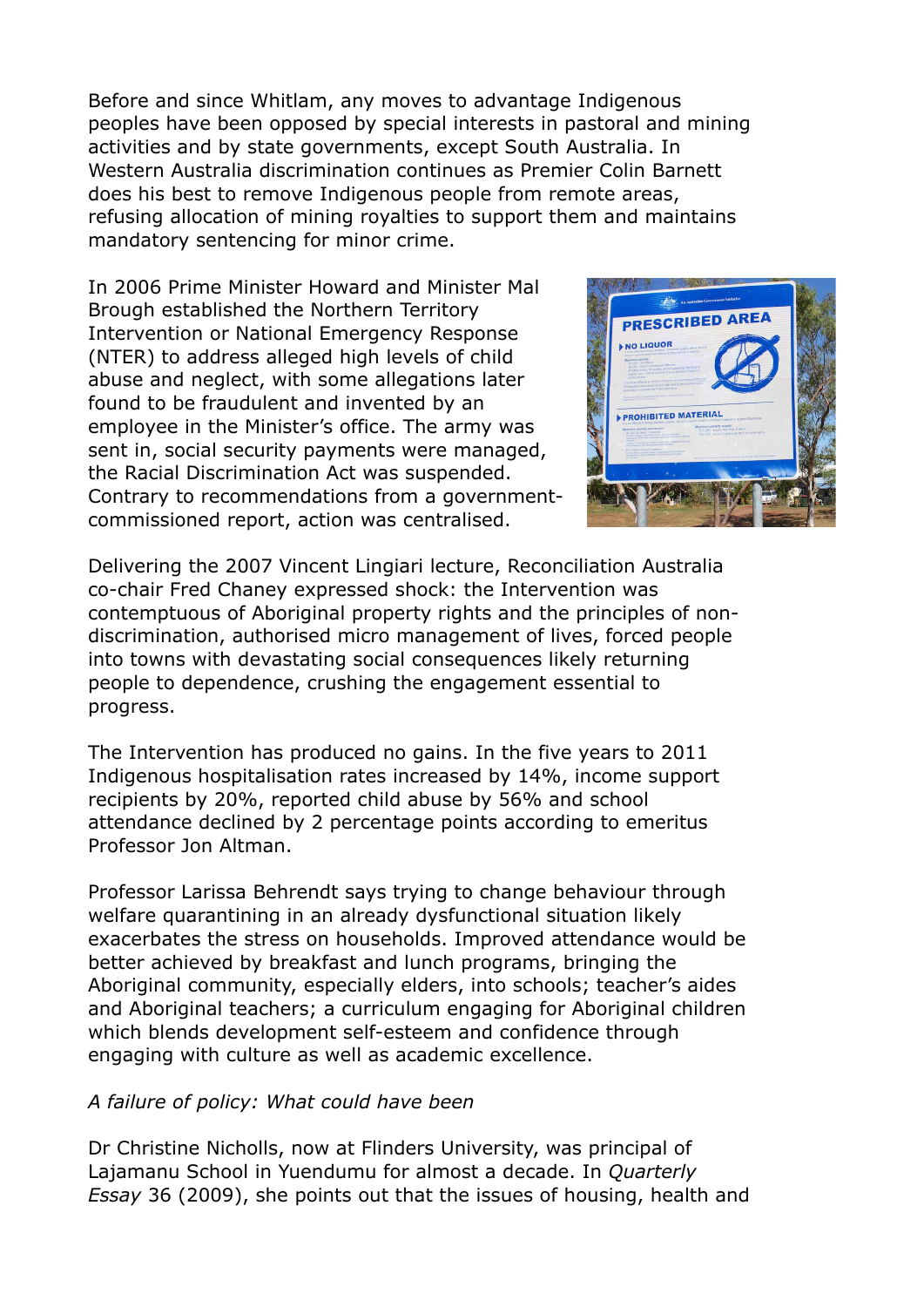employment need to be equal, simultaneous and concurrent foci of government and private attention before education can bring about real and lasting change.

People visited from government agencies out of town but nothing happened! The kids have otitis media (a disease of the Third World!) and can't hear properly: it is ignored.

*Right: Otitis media…If you can't hear, you muck up in school, and don't learn.* 



Few ESL teachers are employed, the value of teaching in language is denied, housing

construction is appalling (and successive governments have done nothing about it). There is nowhere at home to do homework, overcrowding (with its attendant problems of potential child abuse), compromised health and hygiene. Lack of work for parents. Successive governments come to power wanting to be the one that fixes "the problem". None do, small successes are not built on.

Many programs to advance Indigenous people are supported by private donations, corporate philanthropy, some together with government. Several help young people particularly. What on earth persuaded the Howard and Abbott governments to force on to Indigenous people wholly ineffectual policies that simply repeat all the mistakes of the past, are based on colonial and assimilative policies and in the end waste money and destroy people's lives?

Governments could have decided to be far more engaged in ensuring proper housing, education and health programs. They could have ensured a substantial funding component of every initiative went to training Indigenous people. They could have stopped trying to justify policy by lying! And the federal government could have rejected the sometimes racist and backward looking objections of many provincial governments. Almost none have the courage to face down critics wanting to solve it all through rational economic solutions like private ownership and put everything in the "they need to adapt to our society" basket.

The majority of Indigenous people live in New South Wales and Victoria. The situations revealed in the Aboriginal-directed and produced, award-winning TV dramas *Redfern Now* are situations of all people in towns and cities on the margin: difficulties of employment and daily living: health issues flowing from bad diet, cheap fast food, substance and alcohol abuse, poor housing.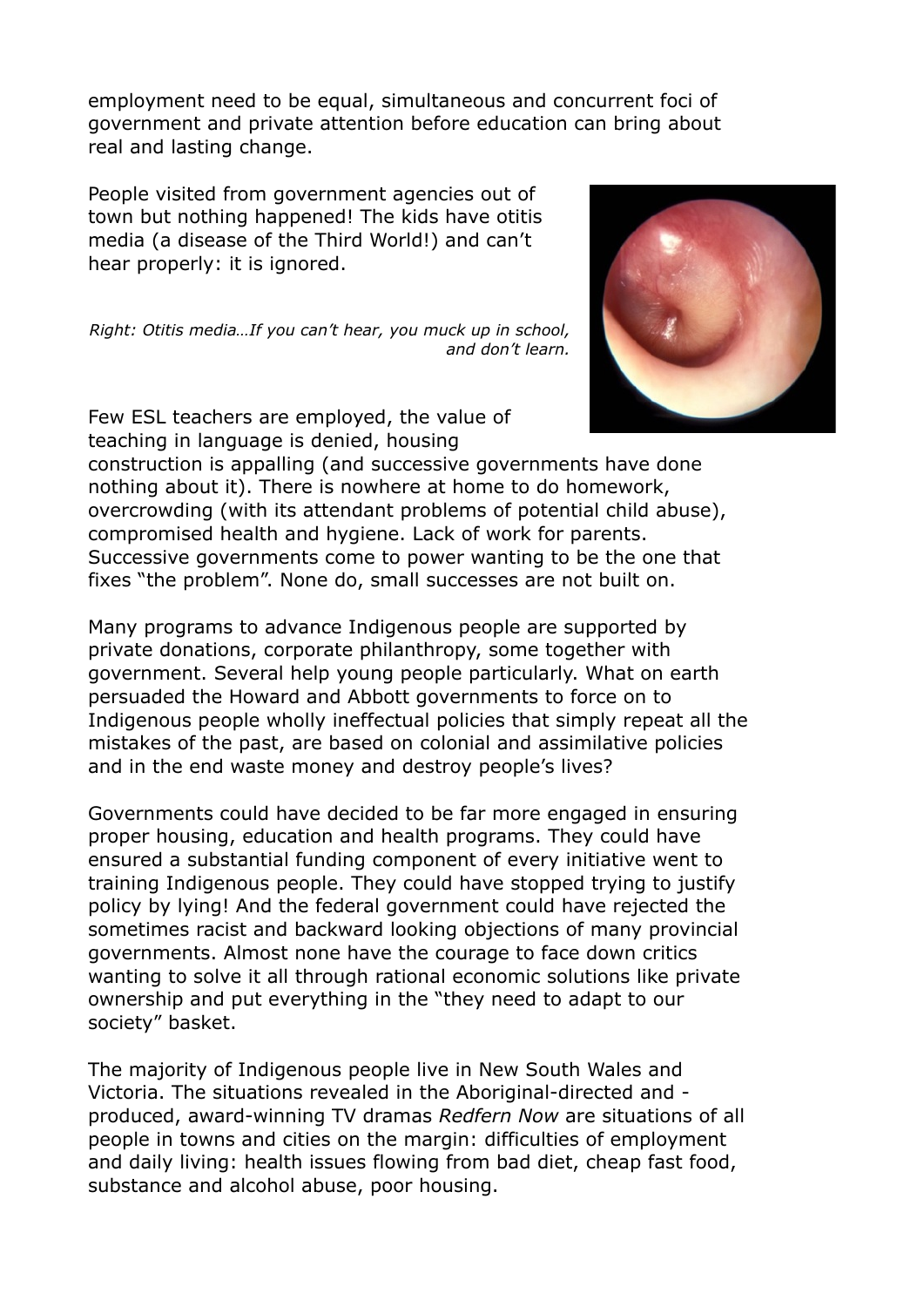There are three fundamental requirements: Self Determination, Financial Security, and support of Women/Early Childhood and Parenting

### *Self Determination*

The right to self-determination must be embraced completely. Sovereignty matters! The Harvard Project on American Indian Economic Development has run hundreds of research studies over more than two decades in Native American communities. When Native Americans make their own decisions about what development approaches to take, they consistently out-perform external decision makers on matters as diverse as governmental forms, natural resource management, economic development, health care and social service provision.

Self-determination is a constant theme in every speech by Indigenous people. It is an expression of control over one's own life. Many, non-Indigenous and Indigenous, have pointed out that redressing disadvantage in the longer term depends upon people having the power to make decisions that affect them, to be responsible for the programs designed to meet their needs, and accountable for the successes and failures that follow.



Michael Dockery (photo) of Curtin University has found these same outcomes for Indigenous people in Australia. But no notice is taken. What is axiomatic for white groups in society is seen as a threat if given to black groups! Capable institutions of governance, adoption of stable decision rules, establishment of fair and independent mechanisms of dispute resolution and leaders who introduce new knowledge and experiences, challenge assumptions, and propose change are recognised as essential by Harvard.

# *Financial security*

Second is equitable funding as the bottom line, and more beyond that as success builds. Under-funding has typified programs for more than 100 years. Except for the Whitlam government, almost every federal government has strenuously failed to adequately fund Indigenous programs. Wages and social security payments have been withheld and compensation ignored. The funding must acknowledge the right to determine the nature of projects directed to community improvement.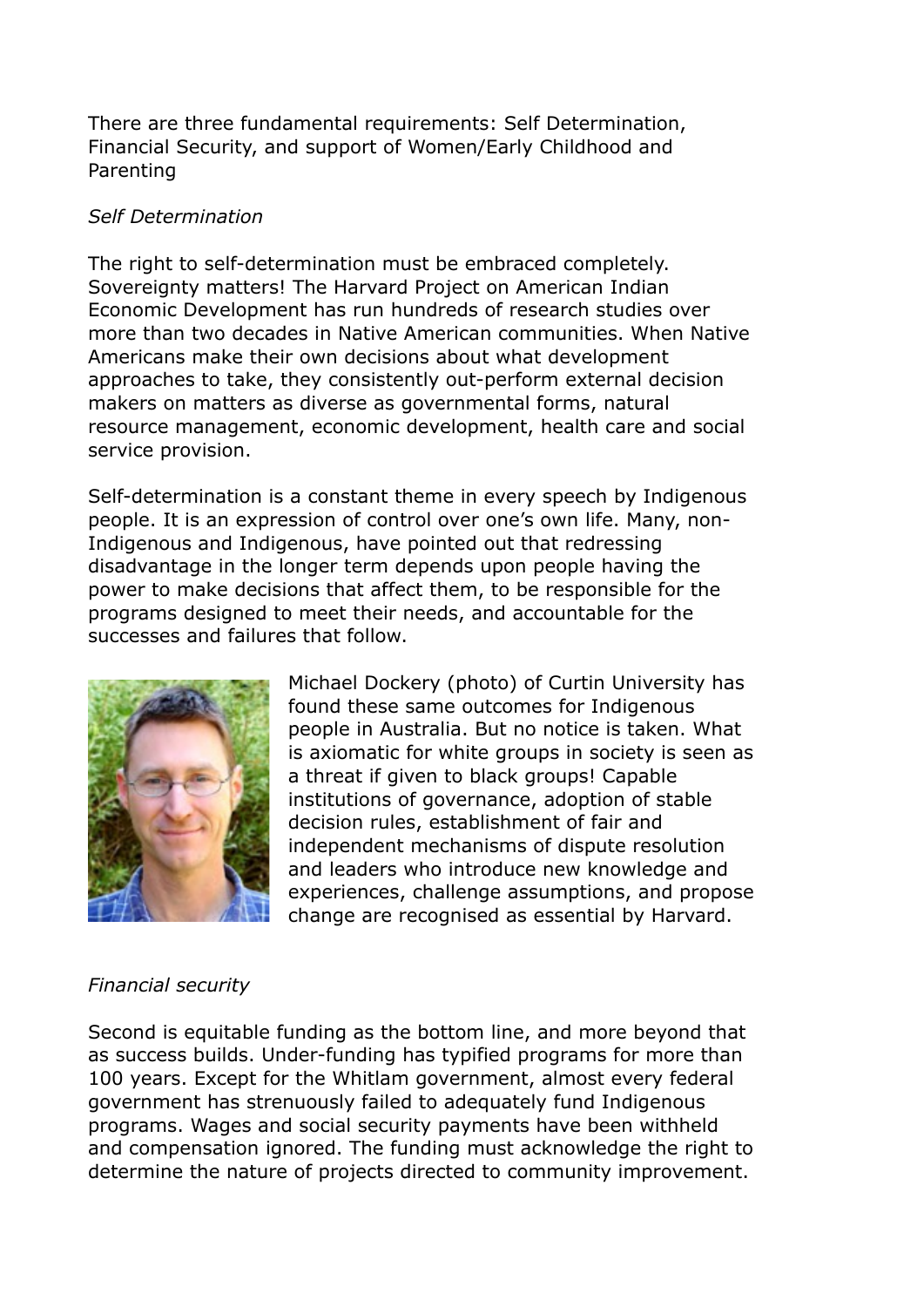Under the government of Prime Minister for Indigenous Affairs, Tony Abbott:

- \$43 million will be removed from legal aid over four years;
- \$160 million is being cut from health programs;
- language support has lost money; and
- funding for the National Congress of Australia's First Peoples was eliminated.

Recently Prof Altman has pointed to the success of the Community Development Employment Projects (CDEP) scheme which began in the 1970s: it increased earnings, provided more time for ceremonial activities, and crime decreased. Howard cancelled the increasingly demonised scheme because it wasn't "real work". In December 2014 the Abbott government announced a work for the dole scheme for remote Australia. Utterly pointless!

# *Early childhood and parenting*

Australian and international understanding of early childhood, mother– child relationships, cognitive development and the impact on later life has increased significantly. These relationships are critical. The stimulation and warmth of the relationship contributes to a successful later life. Young children learn how to behave, and about human relationships and self-control which is a greater predictor of later "success" than any other indicator. And they learn self-confidence which helps manage the stress of later life better.

Recalled experiences in early childhood carry over to later parenting situations. So a potential cycle is developed. Therefore maximum support must be given to women and young families. Preschool staffed by qualified teachers and before that maximum effective support. Later, while Indigenous parents may not be clear about what school has to do with education, because of their background, that does not mean they have no interest in education. On the other hand intervening at school age will not likely undo the damage of early life. And availability of jobs after schooling is completed is essential.

## *Conclusion*

The Productivity Commission and many people working and studying in the area have identified successes. But generally governments have not addressed the causes of problems, they have not co-ordinated the policies across significant areas and have not recognised the obligations to First Peoples whose right to the land was denied for 200 years. The invidious comparisons with the Indigenous peoples of other countries testifies to that.